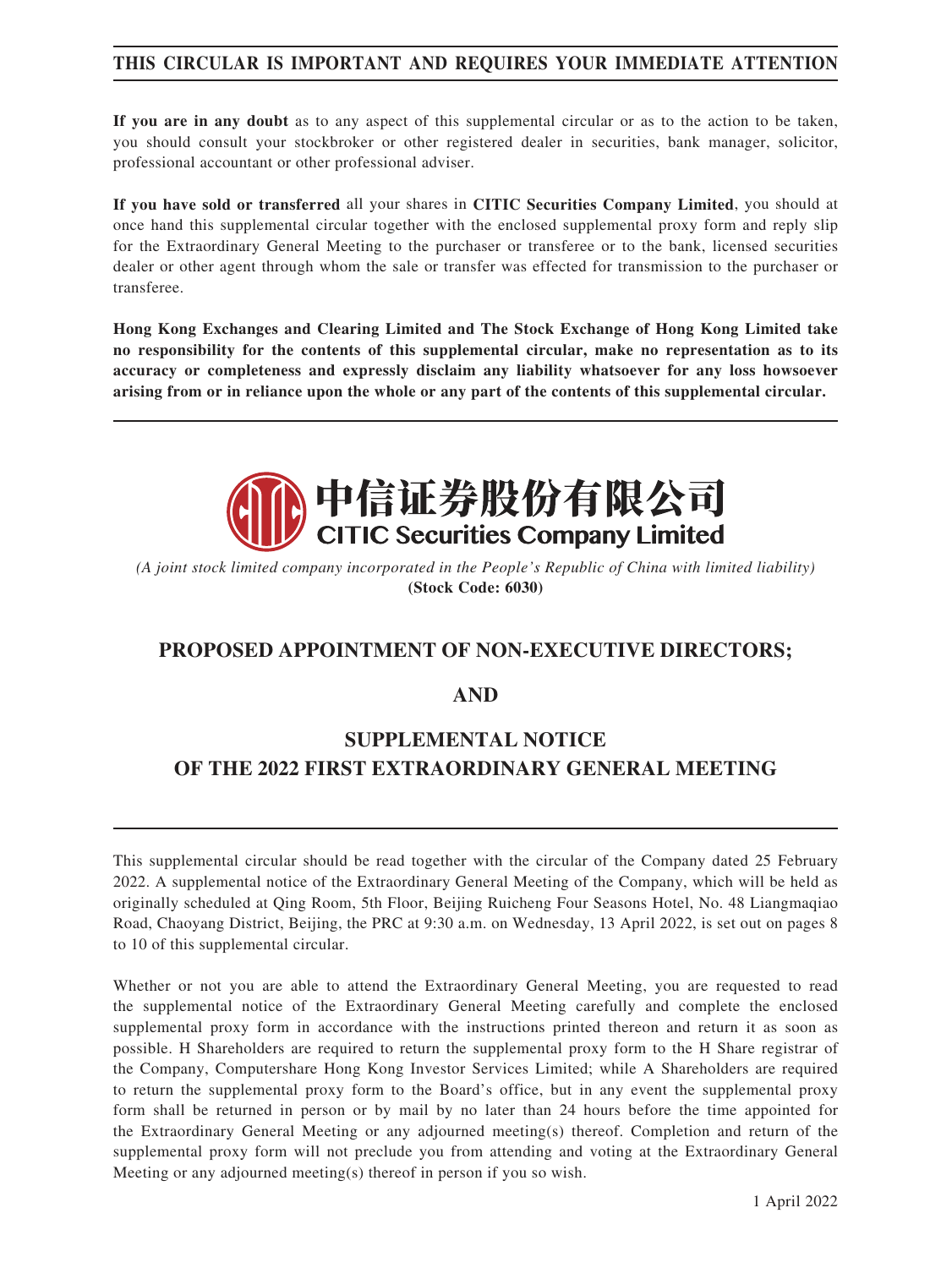# **CONTENTS**

#### *Page*

| SUPPLEMENTAL NOTICE OF THE 2022 FIRST EXTRAORDINARY |  |
|-----------------------------------------------------|--|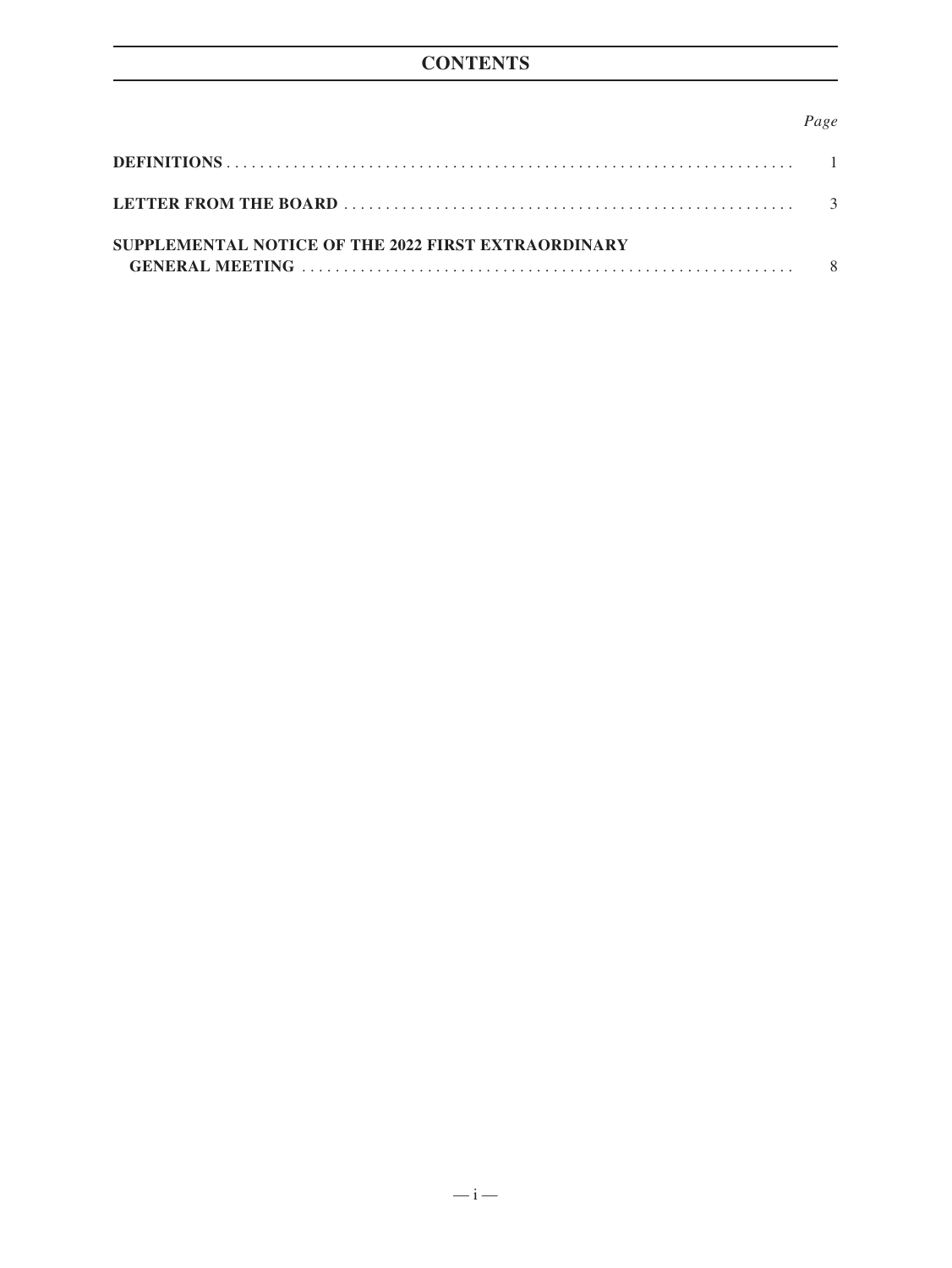*In this supplemental circular, unless the context otherwise requires, the following expressions shall have the following meanings:*

| "A Share(s)"                    | the domestic share(s) in the ordinary share capital of the Company<br>with a nominal value of RMB1.00 each, which are listed on the<br>Shanghai Stock Exchange (stock code: 600030);                                                                 |
|---------------------------------|------------------------------------------------------------------------------------------------------------------------------------------------------------------------------------------------------------------------------------------------------|
| "A Shareholder(s)"              | holder(s) of A Shares;                                                                                                                                                                                                                               |
| "Articles of Association"       | the articles of association of the Company;                                                                                                                                                                                                          |
| "Board"                         | the board of directors of the Company;                                                                                                                                                                                                               |
| "Circular"                      | the circular of the Extraordinary General Meeting of the Company<br>dated 25 February 2022;                                                                                                                                                          |
| "CITIC Corporation Limited"     | CITIC Corporation Limited (中國中信有限公司), the largest<br>Shareholder of the Company;                                                                                                                                                                     |
| "Company"                       | CITIC Securities Company Limited (中信証券股份有限公司), a joint<br>stock company incorporated in the PRC with limited liability, whose<br>H Shares and A Shares are listed on the Hong Kong Stock Exchange<br>and the Shanghai Stock Exchange, respectively;  |
| "Company Law"                   | the Company Law of the People's Republic of China (as amended<br>from time to time);                                                                                                                                                                 |
| "Director(s)"                   | the director(s) of the Company;                                                                                                                                                                                                                      |
| "Extraordinary General Meeting" | the 2022 First Extraordinary General Meeting of the Company to be<br>held at Qing Room, 5th Floor, Beijing Ruicheng Four Seasons Hotel,<br>No. 48 Liangmaqiao Road, Chaoyang District, Beijing, the PRC at<br>9:30 a.m. on Wednesday, 13 April 2022; |
| "H Share(s)"                    | the overseas listed foreign share(s) in the ordinary share capital of the<br>Company with a nominal value of RMB1.00 each, which are listed on<br>the Hong Kong Stock Exchange (stock code: 6030);                                                   |
| "H Shareholder(s)"              | holder(s) of H Shares;                                                                                                                                                                                                                               |
| "Hong Kong"                     | the Hong Kong Special Administrative Region of the PRC;                                                                                                                                                                                              |
| "Hong Kong Listing Rules"       | the Rules Governing the Listing of Securities on The Stock Exchange<br>of Hong Kong Limited (as amended from time to time);                                                                                                                          |
| "Hong Kong Stock Exchange"      | The Stock Exchange of Hong Kong Limited;                                                                                                                                                                                                             |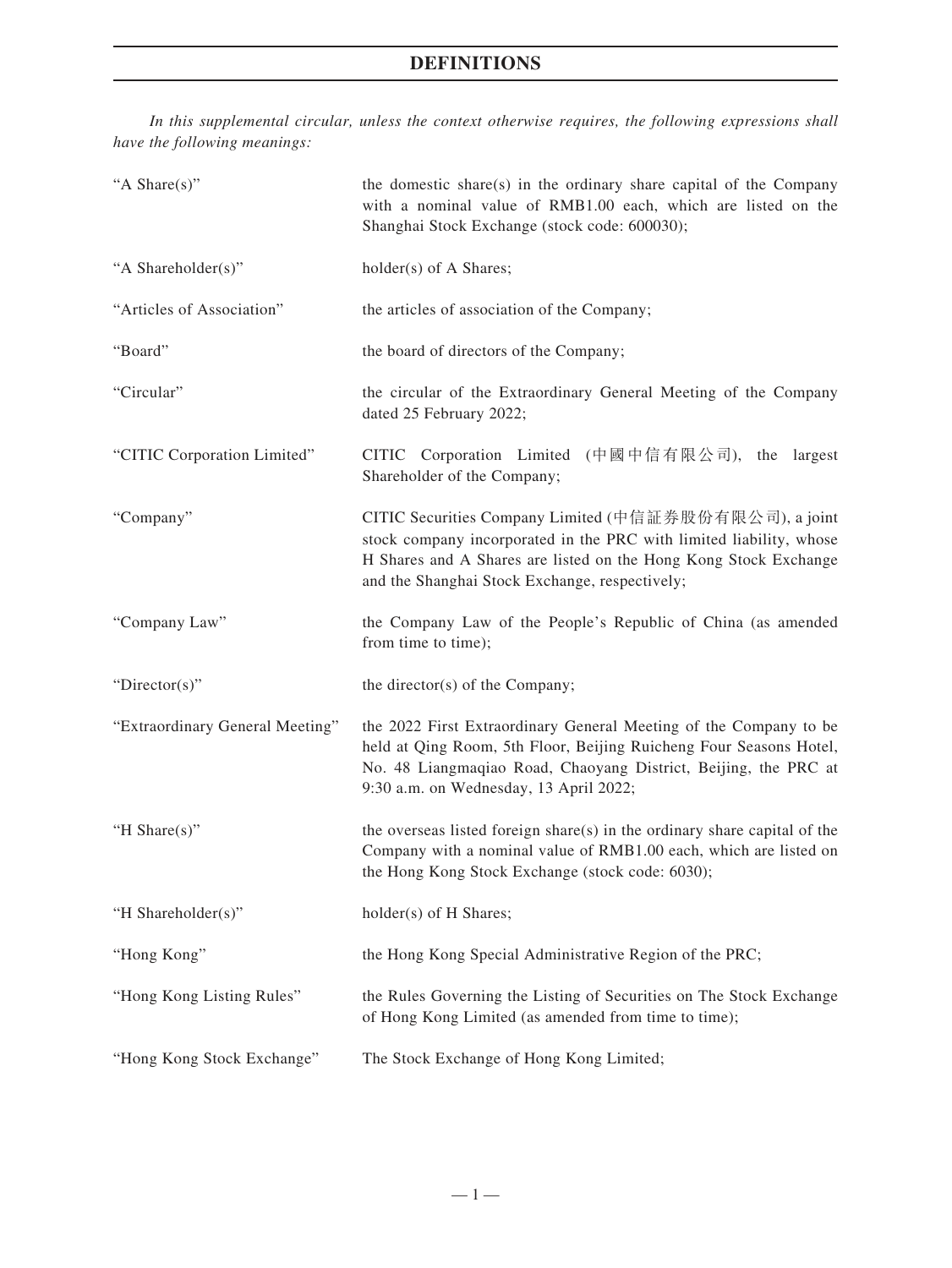# **DEFINITIONS**

| "Latest Practicable Date"   | 30 March 2022, being the latest practicable date prior to the printing of<br>this supplemental circular for the purpose of ascertaining the relevant<br>information contained in this supplemental circular; |
|-----------------------------|--------------------------------------------------------------------------------------------------------------------------------------------------------------------------------------------------------------|
| "Non-executive Director(s)" | the non-executive director(s) of the of the Company;                                                                                                                                                         |
| "PRC" or "China"            | the People's Republic of China;                                                                                                                                                                              |
| "RMB"                       | Renminbi, the lawful currency of the PRC;                                                                                                                                                                    |
| "Share $(s)$ "              | the ordinary share(s) of the Company with a nominal value of<br>$RMB1.00$ each, including A Share(s) and H Share(s); and                                                                                     |
| "Shareholder(s)"            | the registered holder(s) of the Shares of the Company.                                                                                                                                                       |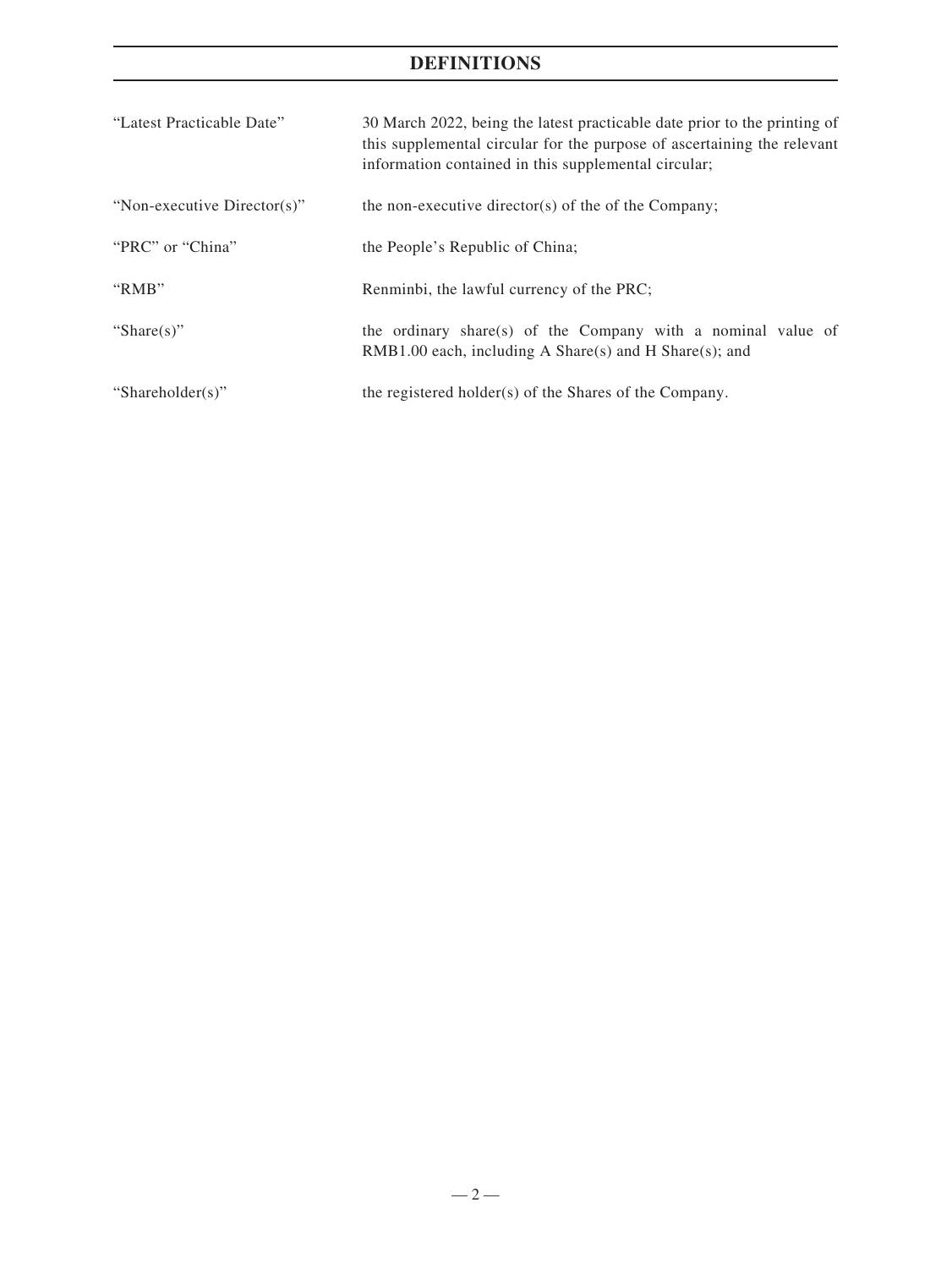

*(A joint stock limited company incorporated in the People's Republic of China with limited liability)* **(Stock Code: 6030)**

#### *Directors:*

Mr. ZHANG Youjun *(Executive Director, Chairman)* Mr. YANG Minghui *(Executive Director)*

Mr. WANG Shuhui *(Non-executive Director)*

Mr. ZHOU Zhonghui *(Independent Non-executive Director)* Mr. LI Qing *(Independent Non-executive Director)*

#### *Registered Office:*

North Tower, Excellence Times Plaza II No. 8 Zhong Xin San Road Futian District Shenzhen, Guangdong Province the PRC

*Principal Place of Business in Hong Kong:* 26/F, CITIC Tower 1 Tim Mei Avenue Central, Hong Kong

1 April 2022

*To the H Shareholders,*

# **PROPOSED APPOINTMENT OF NON-EXECUTIVE DIRECTORS;**

#### **AND**

# **SUPPLEMENTAL NOTICE OF THE 2022 FIRST EXTRAORDINARY GENERAL MEETING**

## **I. INTRODUCTION**

Reference is made to the circular and the notice of the Extraordinary General Meeting dated 25 February 2022 and the announcement in relation to participation in the Extraordinary General Meeting through online platform dated 28 March 2022 of the Company, which sets out the time, venue and method of participation of the Extraordinary General Meeting and contains the resolutions to be proposed for Shareholders' consideration and approval at the Extraordinary General Meeting.

The purpose of this supplemental circular is to provide you with detailed information regarding (i) the proposed appointment of Non-executive Directors; and (ii) a supplemental notice of the Extraordinary General Meeting, so as to enable you to make an informed decision on whether to vote for or against the relevant resolutions to be proposed at the Extraordinary General Meeting.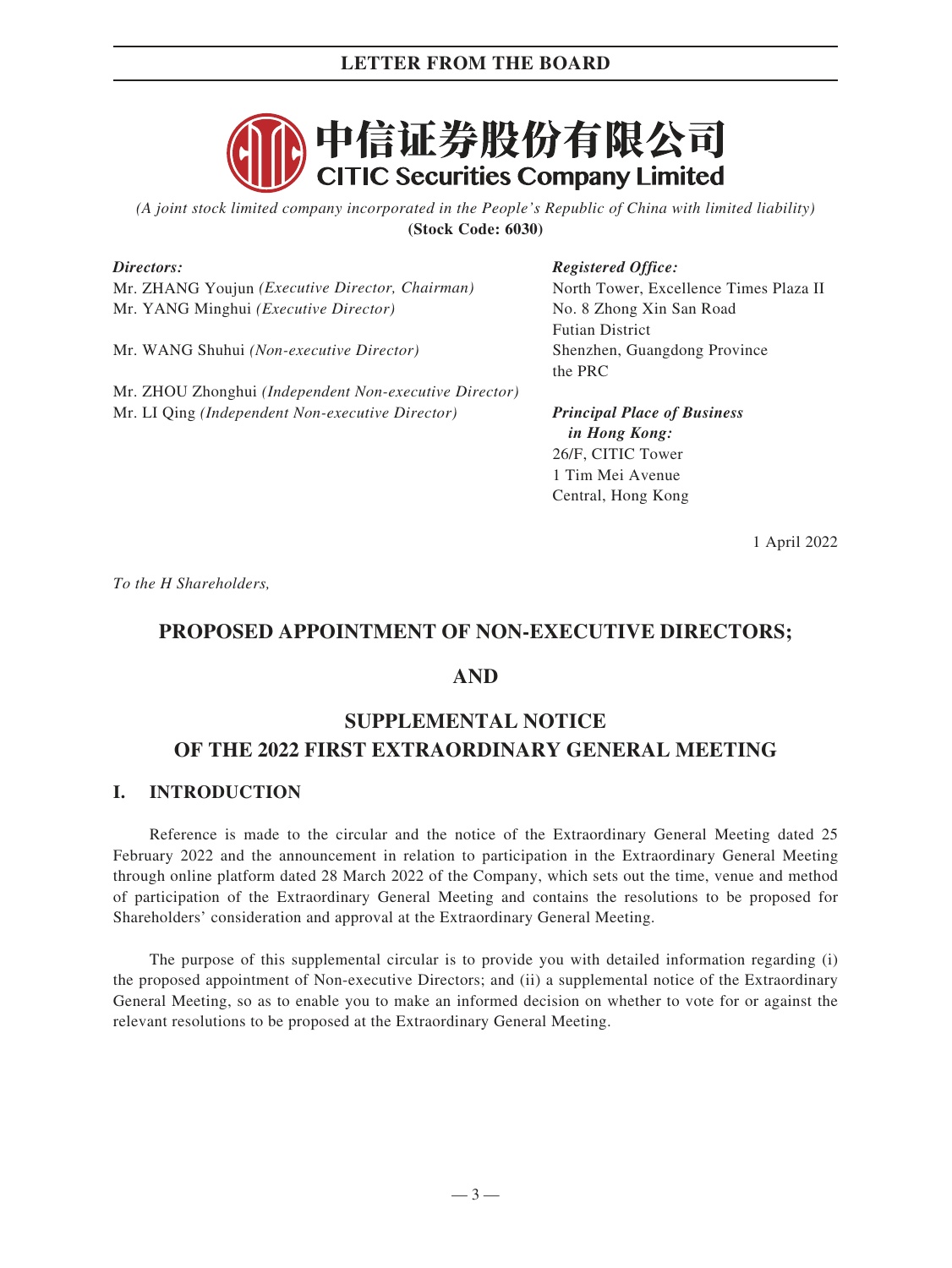#### **II. PROPOSED APPOINTMENT OF NON-EXECUTIVE DIRECTORS**

On 30 March 2022, the Company received the Resolution on the Election of the Non-executive Directors of the Company submitted by CITIC Corporation Limited, the largest Shareholder of the Company. As a Shareholder holding 3% or more of the Shares of the Company, CITIC Corporation Limited, in accordance with the requirement of the Company Law and the Articles of Association, nominated Mr. SONG Kangle, Ms. FU Linfang and Mr. ZHAO Xianxin as Non-executive Directors of the Seventh Session of the Board.

The biographical details of the Non-executive Directors proposed by the above Shareholder are set out below:

Mr. SONG Kangle, aged 59, is currently a non-executive director of CITIC Group Corporation ("**CITIC Group**") and concurrently a non-executive director of each of CITIC Limited, CITIC Corporation Limited and CITIC International Financial Holdings Limited. From July 1985 to March 2016, Mr. SONG consecutively worked with several posts in the Ministry of Finance as the staff member of the Deployment Division of the Department of Personnel, the senior staff member of the Funding Division of the Department of External Finance, the principal staff member, deputy director, consultant of the Foreign Trade Division of the Department of External Finance, the deputy director, consultant of the Foreign Trade Division of the Department of External Affairs, the consultant, the cadre (deputy director general level) of the Foreign Tourism Division of the Department of Enterprise, member of the Party Leadership Group and deputy director of the Finance Bureau of Xinjiang Production and Construction Corps, associate counsel, the deputy director general of the Department of Enterprise, and the deputy director general and counsel of the Department of Asset Management. Mr. SONG obtained a bachelor's degree in economics, majoring in public finance, from Department of Public Finance of Liaoning Institute of Finance and Economics in 1985, and obtained a master's degree in business administration from China Europe International Business School of Shanghai Jiao Tong University in 2012.

Ms. FU Linfang, aged 46. Ms. FU is currently the deputy general manager of the Strategic Development Department of CITIC Group, a director of CITICS Industrial Investment Group Corp., Ltd. and a director of CITIC Finance Company Limited (qualification pending approval by China Banking and Insurance Regulatory Commission). Ms. FU consecutively served as deputy head, project manager, senior project manager and director of Business Division II of the Integrated Planning Department of CITIC Corporation (中信公司) (later renamed as the Strategy and Planning Department and Strategic Development Department of CITIC Group) and division head of the Secretariat of the Strategic Investment Committee from 2000 to 2017. From 2017 to 2020, she was the assistant to the general manager of the Strategic Development Department and concurrently the head of the Secretariat of the Strategic Investment Committee of CITIC Group. Ms. FU obtained a bachelor's degree in economics from Tianjin University of Commerce in 1997, majoring in real estate business management, obtained a master's degree in management from Nankai University in 2000, majoring in business management, and obtained a master's degree in business administration (MBA) from the University of Bath in the United Kingdom in 2006.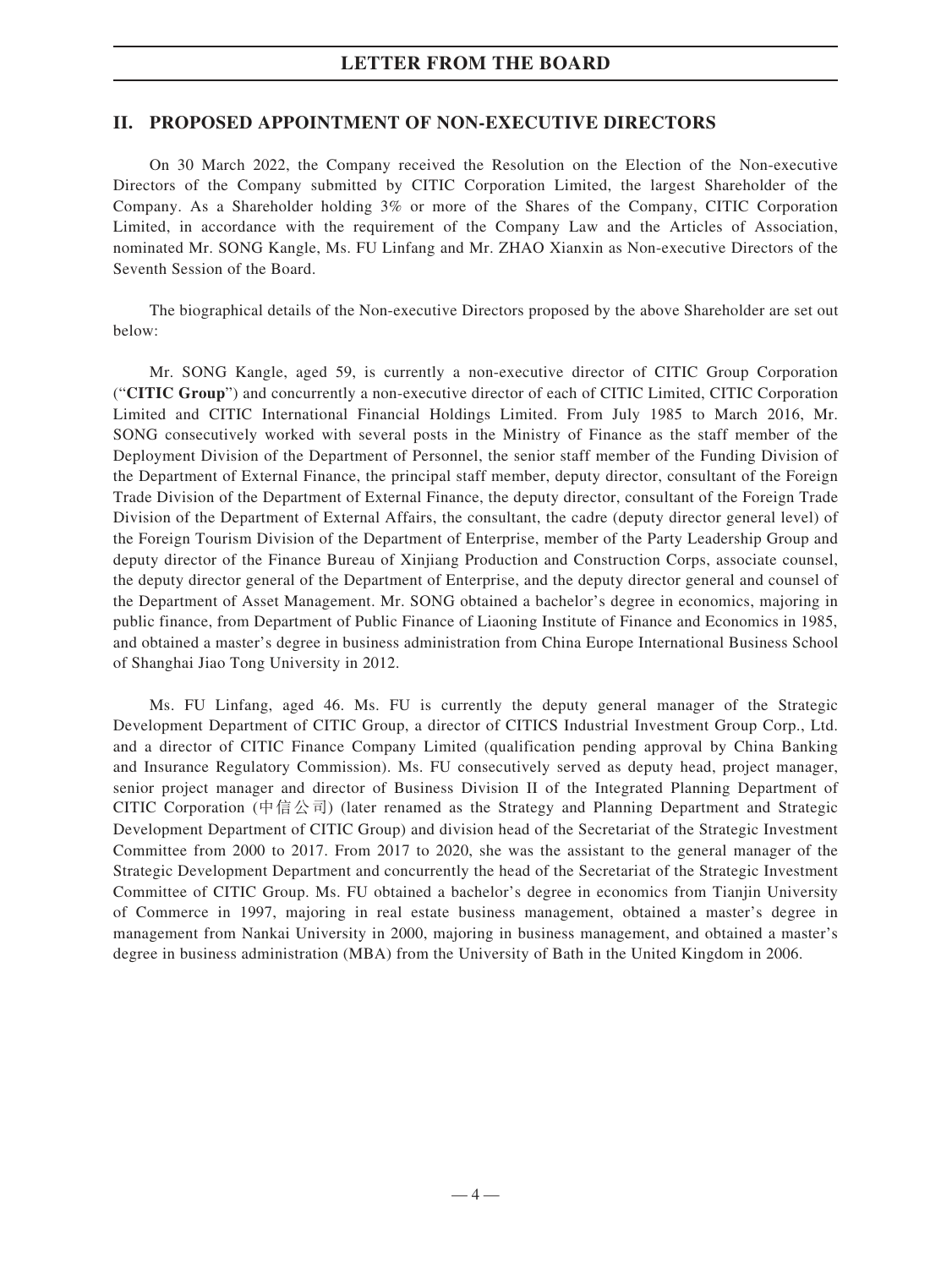Mr. ZHAO Xianxin, aged 52. Mr. ZHAO is currently the deputy general manager of the Legal Compliance Department of CITIC Group and the head of the Risk Compliance Department of CITIC International Financial Holdings Limited. Mr. ZHAO has served as a staff member in the Fujian Branch of Industrial and Commercial Bank of China from 1995 to 1997, and served as the deputy director and director of the Asset & Liability Management Department at the Head Office of the Bank of China from 2000 to 2007. He served as general manager of the Risk Policy Management Department and director of the Basel Accords Office of Shanghai Pudong Development Bank from 2007 to 2018, and served as deputy director general of the Macroprudential Policy Bureau of the People's Bank of China from 2018 to 2021. Mr. ZHAO obtained a bachelor's degree in science from Nanjing University in 1988, majoring in urban planning, obtained a master's degree in regional economics from Renmin University of China in 1995, and obtained a doctoral degree in western economics from Peking University in 2000.

Each of Mr. SONG Kangle, Ms. FU Linfang and Mr. ZHAO Xianxin confirmed that, saved as disclosed above, (i) he/she does not hold any other position with the Company or any of its subsidiaries and has not been a director in any other listed companies in the past three years; (ii) he/she has no relationship with any other directors, senior management or substantial shareholders of the Company or any of its subsidiaries; and (iii) as at the Latest Practicable Date, he/she does not have any interest in the shares of the Company within the meaning of Part XV of the Securities and Futures Ordinance (Chapter 571 of the Laws of Hong Kong).

Each of Mr. SONG Kangle, Ms. FU Linfang and Mr. ZHAO Xianxin also confirmed that there is no other information in relation to his/her appointment that needs to be disclosed pursuant to the requirements of Rules 13.51(2)(h) to (v) of the Hong Kong Listing Rules, and there is no other matter in relation to his/ her appointment that needs to be brought to the attention of the Shareholders.

The appointments of Mr. SONG Kangle, Ms. FU Linfang and Mr. ZHAO Xianxin are subject to the approval of the proposed amendments to the Articles of Association (the details of which are set out in the Circular) to be submitted to the Extraordinary General Meeting for consideration, and will take effect after their respective appointments are considered and approved by the Extraordinary General Meeting.

If appointed as Non-executive Directors of the Seventh Session of the Board, the terms of office of Mr. SONG Kangle, Ms. FU Linfang and Mr. ZHAO Xianxin shall commence from the date of approval by the Extraordinary General Meeting on their appointments to the date of expiration of the term of office of the Seventh Session of the Board. Mr. SONG Kangle, Ms. FU Linfang and Mr. ZHAO Xianxin will not receive any remuneration from the Company for serving as Non-executive Directors of the Company. CITIC Corporation Limited also proposed to the Extraordinary General Meeting to authorize the management of the Company to make relevant arrangements regarding the entering into of service contracts with Mr. SONG Kangle, Ms. FU Linfang and Mr. ZHAO Xianxin and to handle relevant filing procedures in respect of their qualifications for serving as directors of securities companies in accordance with regulatory requirements after their appointments take effect.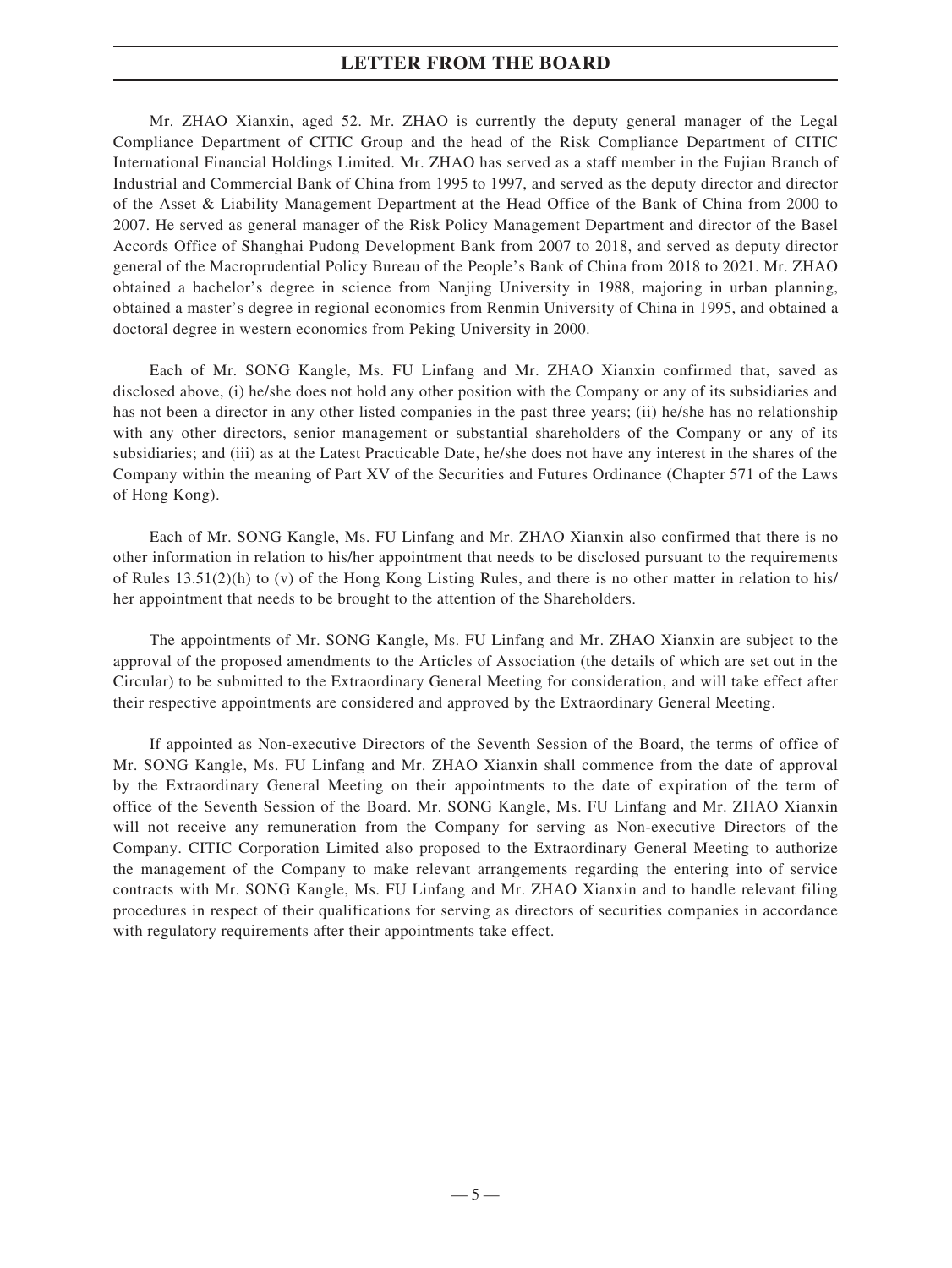#### **III. THE EXTRAORDINARY GENERAL MEETING**

The Company will hold the Extraordinary General Meeting as originally scheduled at Qing Room, 5th Floor, Beijing Ruicheng Four Seasons Hotel, No. 48 Liangmaqiao Road, Chaoyang District, Beijing, the PRC at 9:30 a.m. on Wednesday, 13 April 2022. The supplemental notice of the Extraordinary General Meeting is set out on pages 8 to 10 of this supplemental circular.

For details of other resolutions to be proposed at the Extraordinary General Meeting for consideration and approval, closure of register of members, entitlement to attend the Extraordinary General Meeting, registration procedures for attending the Extraordinary General Meeting, appointment of proxy(ies), special arrangements for H Shareholders to participate in the Extraordinary General Meeting during the COVID-19 pandemic and other matters, please refer to the notice of the Extraordinary General Meeting dated 25 February 2022 and the announcement in relation to participation in the Extraordinary General Meeting through online platform dated 28 March 2022 of the Company.

A supplemental proxy form for the Extraordinary General Meeting (the "**Supplemental Proxy Form**") is also enclosed herewith. If you wish to attend the Extraordinary General Meeting by proxy, you are requested to complete the Supplemental Proxy Form in accordance with the instructions printed thereon and return it as soon as possible. H Shareholders are required to return the Supplemental Proxy Form to the H Share registrar of the Company, Computershare Hong Kong Investor Services Limited; while A Shareholders are required to return the Supplemental Proxy Form to the Board's office, but in any event the Supplemental Proxy Form shall be returned in person or by mail by no later than 24 hours before the time appointed for the Extraordinary General Meeting or any adjourned meeting(s) thereof. Completion and return of the Supplemental Proxy Form will not preclude you from attending and voting at the Extraordinary General Meeting or any adjourned meeting(s) thereof in person if you so wish.

The address of the Board's office is at CITIC Securities Tower, No. 48 Liangmaqiao Road, Chaoyang District, Beijing, the PRC, Postal code: 100026 (Tel: (8610) 6083 6030, Fax: (8610) 6083 6031). The address of the H Share registrar of the Company, Computershare Hong Kong Investor Services Limited, is at 17M Floor, Hopewell Centre, 183 Queen's Road East, Wan Chai, Hong Kong (Tel: (852) 2862 8555).

The Supplemental Proxy Form is applicable for the additional resolutions set out in the supplemental notice of the Extraordinary General Meeting and only serves as a supplement to the proxy form despatched by the Company on 25 February 2022 (the "**Proxy Form**") together with the Circular. The Supplemental Proxy Form will not affect the validity of any Proxy Form duly completed and lodged with the H share registrar of the Company by the Shareholders. If a Shareholder has properly completed and submitted only the Proxy Form in accordance with the instructions set out therein, the appointed proxy(ies) will vote on the resolutions set out in the Proxy Form per the Shareholder's instruction and he is also entitled to vote or abstain at his discretion on the additional resolutions set out in the Supplemental Proxy Form. Similarly, if a Shareholder has properly completed and submitted only the Supplemental Proxy Form in accordance with the instructions set out therein, the appointed proxy(ies) will vote on the resolutions set out in the Supplemental Proxy Form per the Shareholder's instruction and he is also entitled to vote or abstain at his discretion on the resolutions set out in the Proxy Form. If a Shareholder wishes to provide specific instruction to his proxy(ies) regarding the voting of all resolutions set out in the Proxy Form and the Supplemental Proxy Form, he should duly complete and submit both proxy forms in accordance with the instructions set out therein.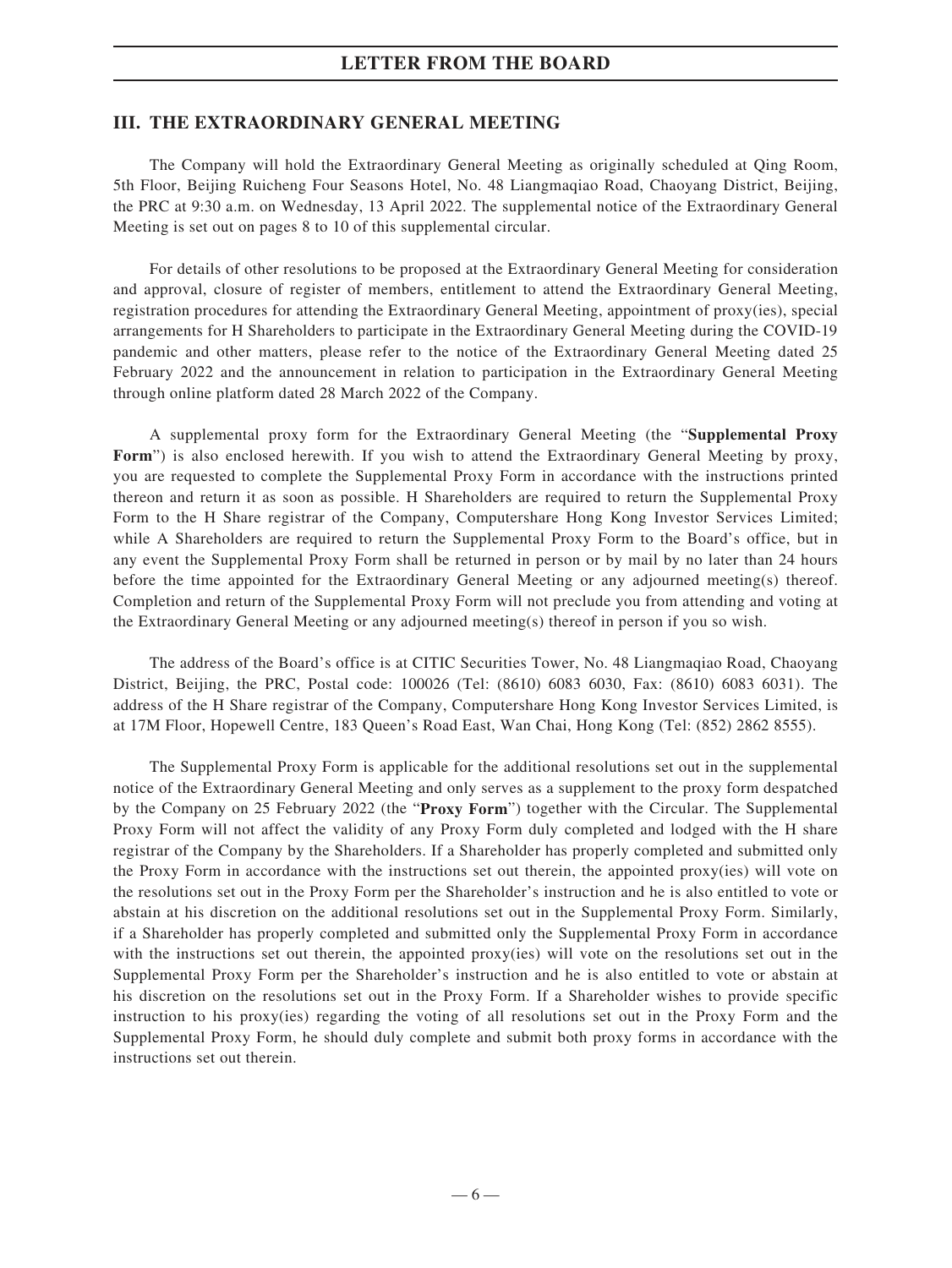### **IV. VOTES BY WAY OF POLL**

Pursuant to the requirements of the Hong Kong Listing Rules, all votes of shareholders at a general meeting must be taken by poll. As such, the resolutions set out in the supplemental notice of the Extraordinary General Meeting shall be voted by way of poll. Relevant poll results will be published on the HKEXnews website of Hong Kong Exchanges and Clearing Limited at www.hkexnews.hk and on the website of the Company at www.citics.com upon conclusion of the Extraordinary General Meeting.

## **V. RECOMMENDATION**

The Directors consider that the resolutions set out in the supplemental notice of the Extraordinary General Meeting are in the interest of the Company and its Shareholders as a whole and accordingly recommend you to vote in favor of the relevant resolutions mentioned above.

> Yours faithfully, By order of the Board **CITIC Securities Company Limited ZHANG Youjun** *Chairman*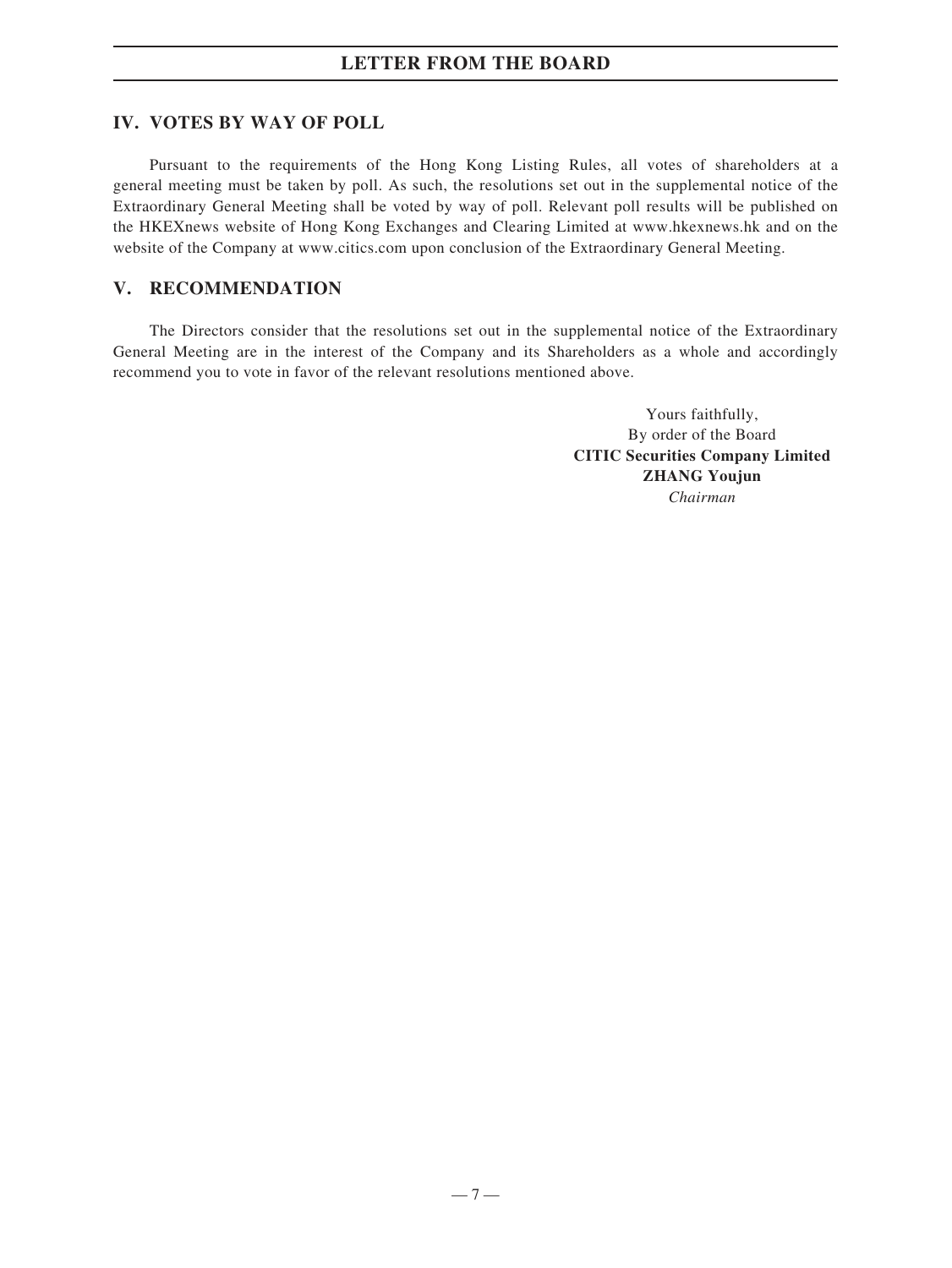# **SUPPLEMENTAL NOTICE OF THE 2022 FIRST EXTRAORDINARY GENERAL MEETING**



*(A joint stock limited company incorporated in the People's Republic of China with limited liability)* **(Stock Code: 6030)**

# **SUPPLEMENTAL NOTICE OF THE 2022 FIRST EXTRAORDINARY GENERAL MEETING**

Reference is made to the notice of the 2022 first extraordinary general meeting (the "**Extraordinary General Meeting**") dated 25 February 2022 (the "**Notice**") of CITIC Securities Company Limited (the "**Company**"), which sets out the time and venue for the Extraordinary General Meeting and contains the resolutions to be proposed at the Extraordinary General Meeting for Shareholders' consideration and approval.

**SUPPLEMENTAL NOTICE IS HEREBY GIVEN** that the Extraordinary General Meeting will be held as originally scheduled at Qing Room, 5th Floor, Beijing Ruicheng Four Seasons Hotel, No. 48 Liangmaqiao Road, Chaoyang District, Beijing, the PRC at 9:30 a.m. on Wednesday, 13 April 2022 for the purpose of considering, and if thought fit, approving the following resolutions, in addition to the resolutions as set out in the Notice. Unless otherwise specified, capitalized terms used in this supplemental notice shall have the same meaning as those defined in the supplemental circular of the Company dated 1 April 2022 (the "**Supplemental Circular**").

#### **ORDINARY RESOLUTIONS**

- 3.00 To consider and approve the resolutions on the election of non-executive directors of the Company:
- 3.01 To elect Mr. SONG Kangle as a non-executive director of the Company.
- 3.02 To elect Ms. FU Linfang as a non-executive director of the Company.
- 3.03 To elect Mr. ZHAO Xianxin as a non-executive director of the Company.

By order of the Board **CITIC Securities Company Limited ZHANG Youjun** *Chairman*

Beijing, the PRC 1 April 2022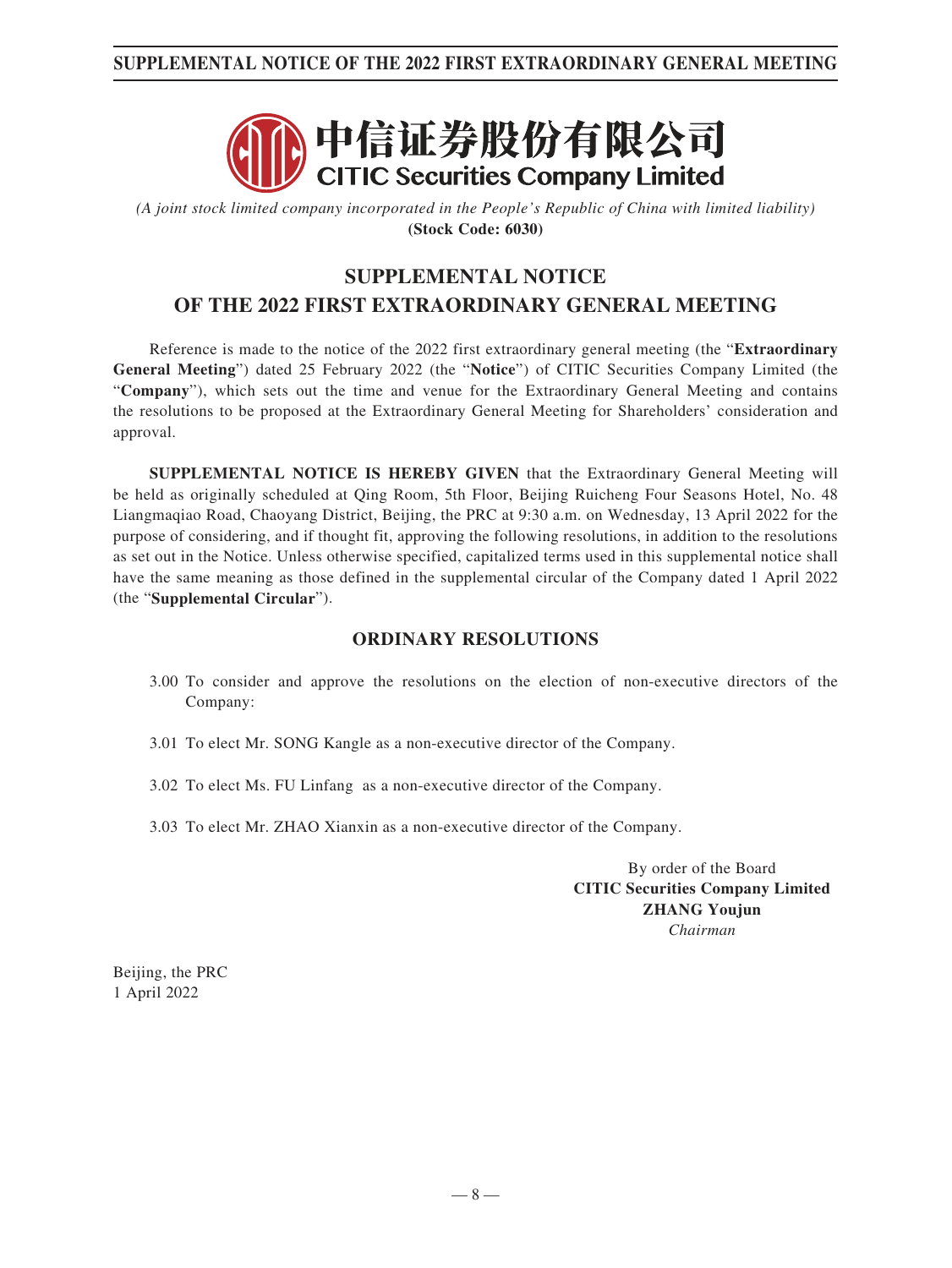## **SUPPLEMENTAL NOTICE OF THE 2022 FIRST EXTRAORDINARY GENERAL MEETING**

*Notes:*

- 1. Further details of the above resolution are set out in the Supplemental Circular of the Company dated 1 April 2022.
- 2. The proxy form despatched by the Company on 25 February 2022 (the "**Proxy Form**") together with the circular does not contain the additional resolutions as set out in this supplemental notice. The supplemental proxy form (the "**Supplemental Proxy Form**") for the above-mentioned resolutions is enclosed with the Supplemental Circular.
- 3. If a Shareholder has properly completed and submitted only the Proxy Form in accordance with the instructions set out therein, the appointed proxy(ies) will vote on the resolutions set out in the Proxy Form per the Shareholder's instruction and he is also entitled to vote or abstain at his discretion on the additional resolutions set out in the Supplemental Proxy Form. Similarly, if a Shareholder has properly completed and submitted only the Supplemental Proxy Form in accordance with the instructions set out therein, the appointed proxy(ies) will vote on the resolutions set out in the Supplemental Proxy Form per the Shareholder's instruction and he is also entitled to vote or abstain at his discretion on the resolutions set out in the Proxy Form. If a Shareholder wishes to provide specific instruction to his proxy(ies) regarding the voting of all resolutions set out in the Proxy Form and the Supplemental Proxy Form, he should duly complete and submit both proxy forms in accordance with the instructions set out therein.
- 4. For details of other resolutions to be proposed at the Extraordinary General Meeting for consideration and approval, closure of register of members, entitlement to attend the Extraordinary General Meeting, registration procedures for attending the Extraordinary General Meeting, appointment of proxy(ies) and other matters, please refer to the Notice.
- 5. **Joining the Extraordinary General Meeting through online webcast by H Shareholders**

**In view of the current development of the COVID-19 epidemic in Hong Kong, the Company will make the following special arrangements for H Shareholders to join the Extraordinary General Meeting:**

**In addition to the traditional physical attendance, H Shareholders may choose to join the Extraordinary General Meeting through online webcast (the "Online Platform"). H Shareholders joining the Extraordinary General Meeting through the Online Platform will be able to submit questions through the Online Platform. The Online Platform will be available for logging in by registered H Shareholders and non-registered H Shareholders approximately 30 minutes before the commencement of the Extraordinary General Meeting (please refer to the login details and arrangements below), and can be accessed via smartphone, tablet or computer with internet access from anywhere. Registered H Shareholders and non-registered H Shareholders should note that joining the online webcast will not be counted towards a quorum nor will they be able to cast their votes online. Shareholders are advised to appoint the chairman of the Extraordinary General Meeting as their proxy to vote according to their indicated voting instructions.**

#### **Login details for registered H Shareholders**

**Details regarding the arrangements for the Extraordinary General Meeting, including login details to access the Online Platform, are included in the Company's Letter for Extraordinary General Meeting Login Details to registered H Shareholders dated 1 April 2022.**

#### **Login details for non-registered H Shareholders**

**Non-registered H Shareholders who wish to join the Extraordinary General Meeting using the Online Platform should liaise with their banks, brokers, custodians, nominees or HKSCC Nominees Limited through which their H Shares are held (together, the "Intermediary") and provide their e-mail addresses to their Intermediary. Details regarding the arrangements of the Extraordinary General Meeting (including login details to access the Online Platform) will be sent in electronic form by the Company's H Share registrar to the e-mail addresses provided by the non-registered H Shareholders.**